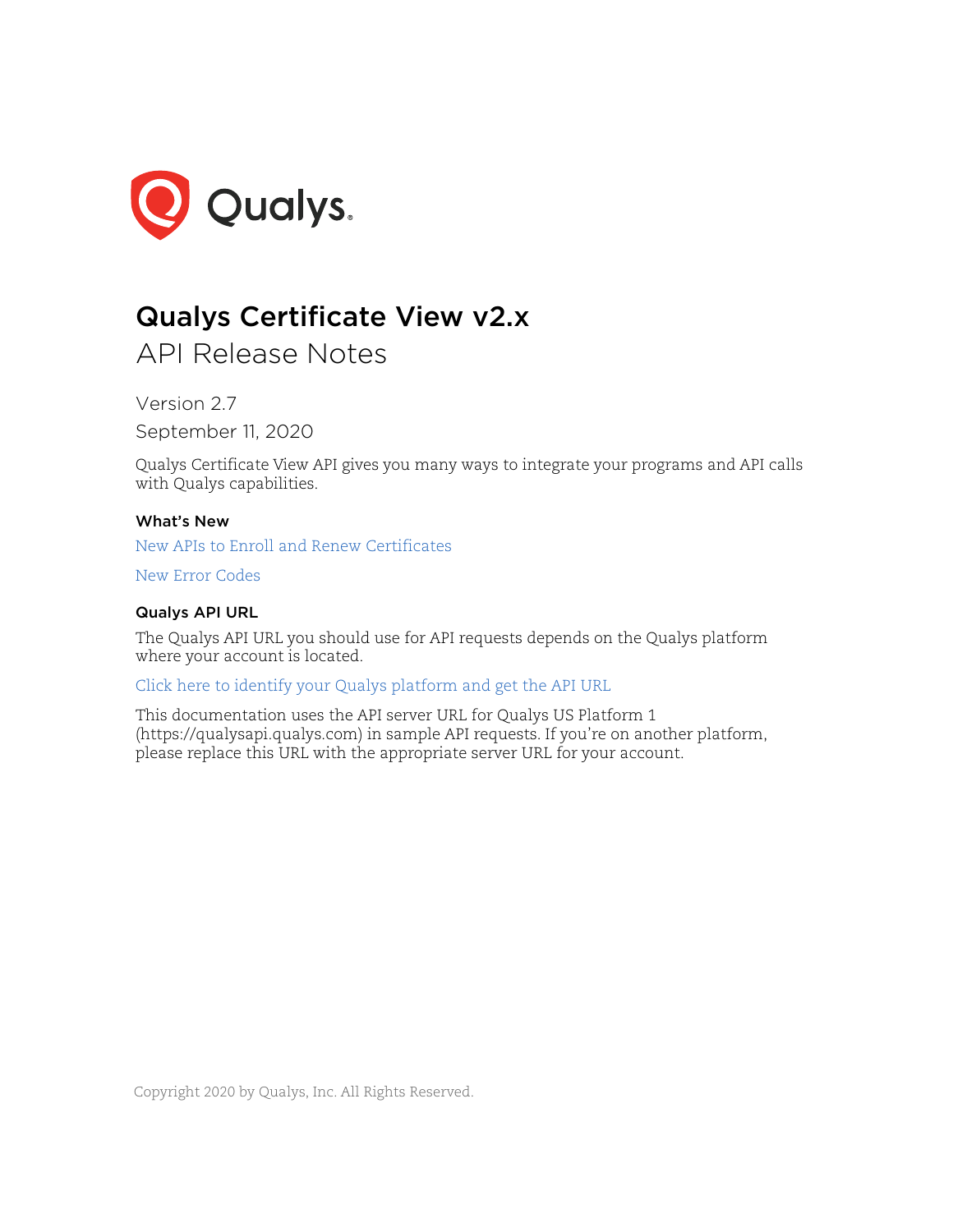# <span id="page-1-0"></span>New APIs to Enroll and Renew Certificates

You can now enroll new or renew existing certificates using the new APIs. The following APIs enable you to complete the end-to-end enrollment or renewal workflow:

- [Create Enrollment/Renewal Certificate Request](#page-2-0)
- [Update Certificate Request](#page-4-0)
- [Update Status of Certificate Request](#page-6-0)
- [View Certificate Request](#page-7-0)
- [List DigiCert Organizations](#page-9-0)
- [List DigiCert Products](#page-10-0)
- [List Digicert EV Approvers](#page-11-0)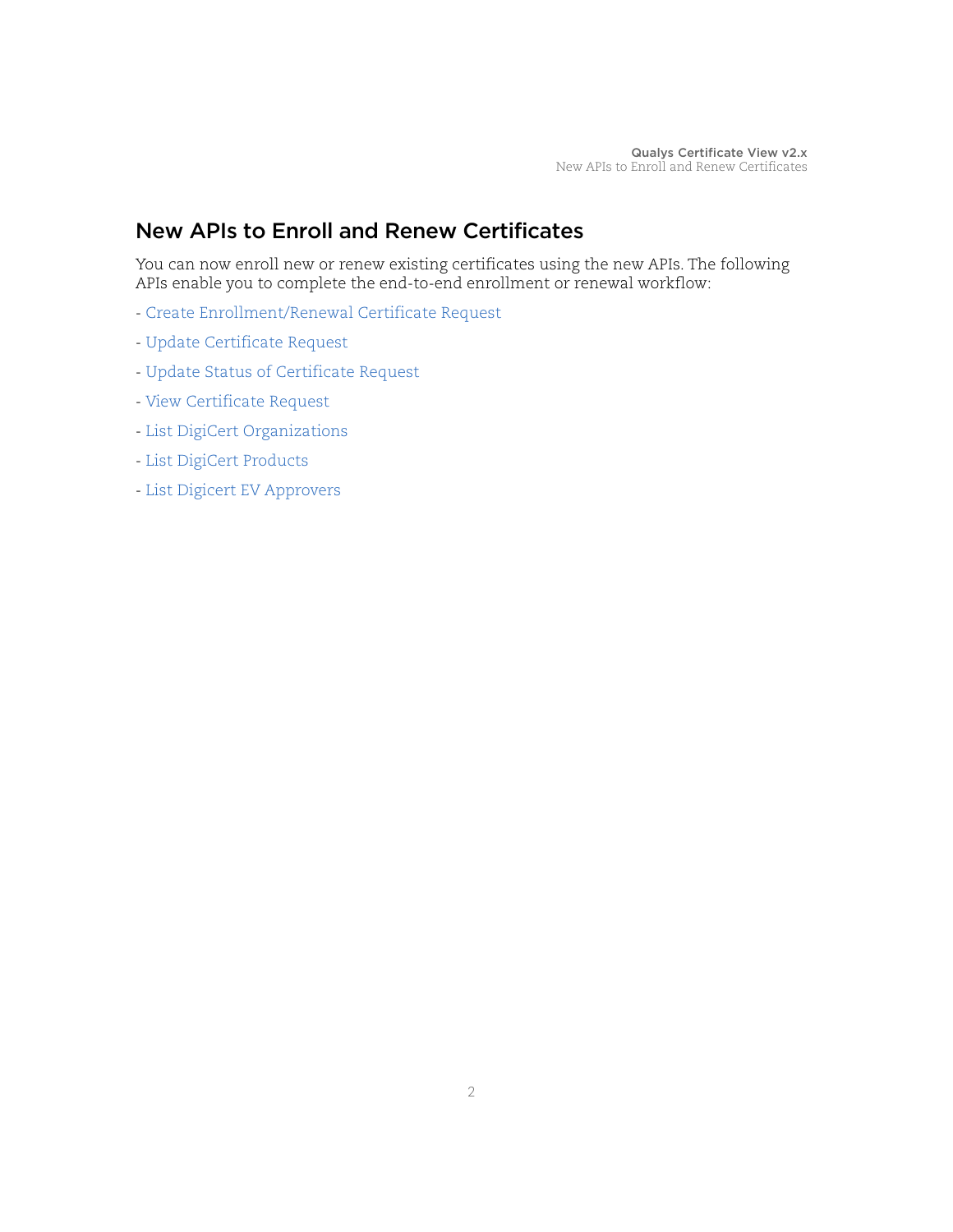# <span id="page-2-0"></span>Create Enrollment/Renewal Certificate Request

| APIs affected       | /certview/rest/public/v1/certificates/enrollment/digicert/orders |
|---------------------|------------------------------------------------------------------|
| Method              | <b>POST</b>                                                      |
| New or Updated APIs | New                                                              |

Use this API to enroll or renew certificates

# <span id="page-2-1"></span>Input Parameters

Input parameters for Create and Update APIs

| approverUserNames (array)            | (Required) Array of valid user names. User roles must be<br>manager, PKI admin or approvers.                                                                                                                                                         |
|--------------------------------------|------------------------------------------------------------------------------------------------------------------------------------------------------------------------------------------------------------------------------------------------------|
| intermediateCA (object)              | (Required) Intermediate Certificate Authority information.<br>Make sure:<br>- At least one of the params certhash, commonName or<br>serialNumber is required.<br>- CA is DigiCert's public intermediate CA<br>- CA is configured with CA api key     |
| certhash (string)                    | (Optional) Secure hash of the certificate                                                                                                                                                                                                            |
| commonName (string)                  | (Optional) Fully qualified domain name of the Web server that<br>will receive the certificate                                                                                                                                                        |
| serialNumber (string)                | (Optional) A short, unique identifier for each certificate<br>generated by the certificate issuer                                                                                                                                                    |
| certificate (object)                 | (Required)                                                                                                                                                                                                                                           |
| commonName (string)                  | (Required) Provide a wildcard character if the product name is<br>of wildcard type.                                                                                                                                                                  |
| csr (object)                         | (Required) Certificate Signing Request Information                                                                                                                                                                                                   |
| autoGenerateCSR (boolean)            | (Optional) If this flag is set to True then Qualys will generate<br>csr value and return private key info in the response of the<br>api. If this field is set to True then encoded_csr field can not be<br>set By default the value is set to False. |
| encodedCSR (string)                  | (Optional) A valid Encoded Certificate Signing Request                                                                                                                                                                                               |
| organizationUnits (array)            | (Optional) provide value for the OU field for the certificate.                                                                                                                                                                                       |
| signatureHash (string)               | Required) Certificate's signing algorithm hash. Accepted<br>values: SHA-256, SHA-384, SHA-512                                                                                                                                                        |
| renewal (object)                     | (Optional) Required for certificate renewal request.                                                                                                                                                                                                 |
| digicertPreviousOrderId<br>(integer) | (Required) If the request is a renewal of a previous request<br>then add the previous request id.                                                                                                                                                    |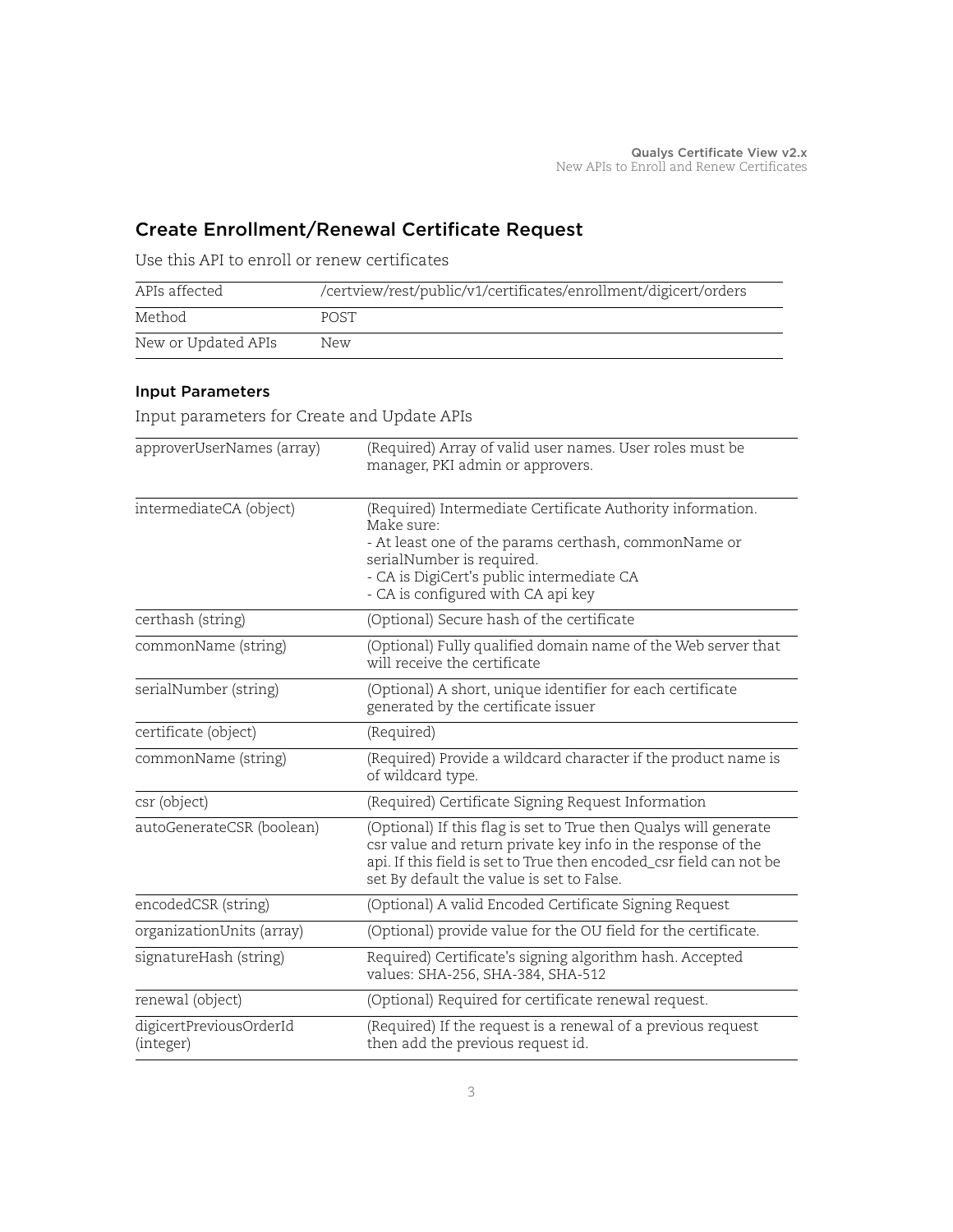| renewalOfCertificate (string)        | (Required) Provide certhash of the old certificate for which<br>this renewal request is required.                                                                        |
|--------------------------------------|--------------------------------------------------------------------------------------------------------------------------------------------------------------------------|
|                                      | Make sure:<br>- certificate is in customer's account<br>- certificate is leaf certificate<br>- certificate is not in IN_RENEWAL status                                   |
| validity (object)                    | (Required) Provide any one of the following values:<br>customExpirationDate, validityYears and validityDays params<br>Make sure only one value is provided in a request. |
| customExpirationDate (date)          | (Optional) Expiry date of the certificate.                                                                                                                               |
| validity Years (integer)             | (Optional) Number of years that the certificate is valid.                                                                                                                |
| validityDays (integer)               | (Optional) Number of days that the certificate is valid.                                                                                                                 |
| digicertOrganizationId<br>(integer)  | (Required) Get organization id using List DigiCert<br>Organizations API                                                                                                  |
| digicertProductNameId<br>(integer)   | (Required) Get product name id using List DigiCert Products<br>API                                                                                                       |
| digicertEVApproverUserIds<br>(array) | (Optional) Required when product name is of EV type. Get EV<br>Approvers user id using List Digicert EV Approvers API                                                    |
| comment (string)                     | (Optional) Any additional comments.                                                                                                                                      |

### Sample to Submit Certificate Enrollment Request

API request:

```
curl -X POST 
"https://gateway.qg1.apps.qualys.com/certview/v1/certificates/digicert/or
ders" -H "Accept: application/json" -H "Content-Type: application/json" -
d '{ "approverUserNames": [ "quays_sd" ], "certificate": { "commonName": 
"p12.test.qualys-demo.com", "csr": { "autoGenerateCSR": true }, 
"organizationUnits": [ "QA" ], "signatureHash": "SHA-256" }, "comment": 
"api test", "digicertOrganizationId": 525858, "digicertProductNameId": 
"private ssl plus", "intermediateCA": { "certhash":
"a52d05988b61a33d6ac3edb449eb47150fa5b7a26c7dfc4e61f905ca36e165ee" }, 
"validity": { "validityYears": 1 } }' -H "Authorization: Bearer <jwt 
token>"
```
#### Response:

{

```
 "uuid": "cb95d100-ec30-11ea-920d-eb66140967e3",
 "intermediateCA": {
    "name": "DigiCert Test SHA2 Intermediate CA-1",
     "certhash":
```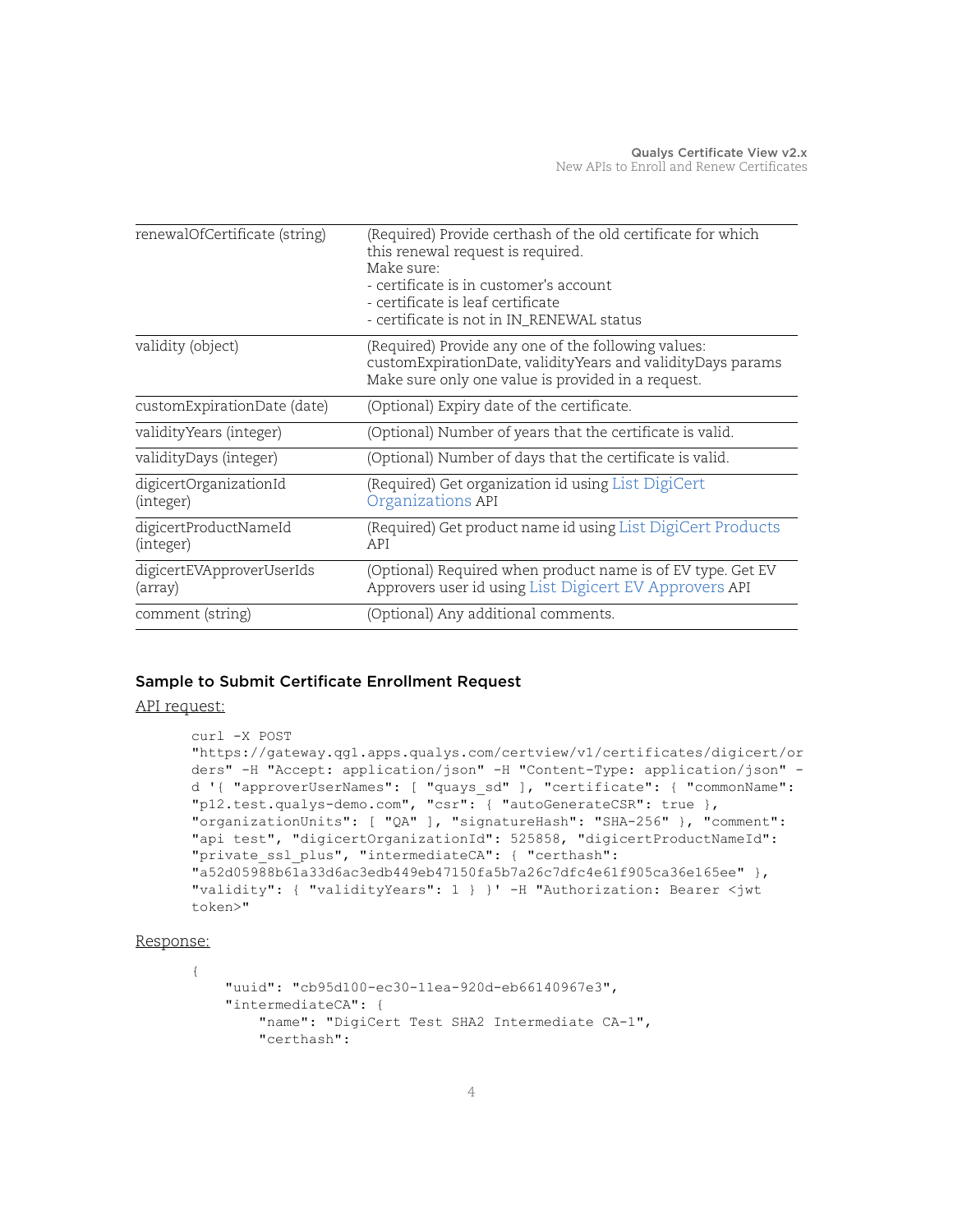```
"a52d05988b61a33d6ac3edb449eb47150fa5b7a26c7dfc4e61f905ca36e165ee"
     },
     "approverUserNames": [
         "quays_sd"
    \frac{1}{2},
     "requesterUserName": "quays_sd",
     "certificate": {
         "commonName": "p12.test.qualys-demo.com",
         "organizationUnits": [
              "QA"
        \frac{1}{2},
         "signatureHash": "SHA-256",
         "encodedCSR": "<csr>",
         "privateKey": "<private key>",
         "dnsNames": null
     },
     "renewal": null,
     "validity": {
         "validityYears": 1,
         "validityDays": null,
         "customExpirationDate": null
     },
     "digicertOrganization": {
         "id": 525858
     },
     "digicertProductNameId": "private_ssl_plus",
     "digicertEVApproverUserIds": null,
     "status": "SUBMITTED",
     "caStatus": "",
     "created": "2020-09-01T08:54:50.473+0000",
     "updated": "2020-09-01T08:54:50.473+0000"
}
```
# <span id="page-4-0"></span>Update Certificate Request

Use this API to edit an existing enrollment/renewal request

| APIs affected       | certview/rest/public/v1/certificates/enrollment/digicert/orders/{ce<br>rtificate_order_uuid} |
|---------------------|----------------------------------------------------------------------------------------------|
| Method              | PUT                                                                                          |
| New or Updated APIs | New                                                                                          |

Refer to [Input Parameters](#page-2-1)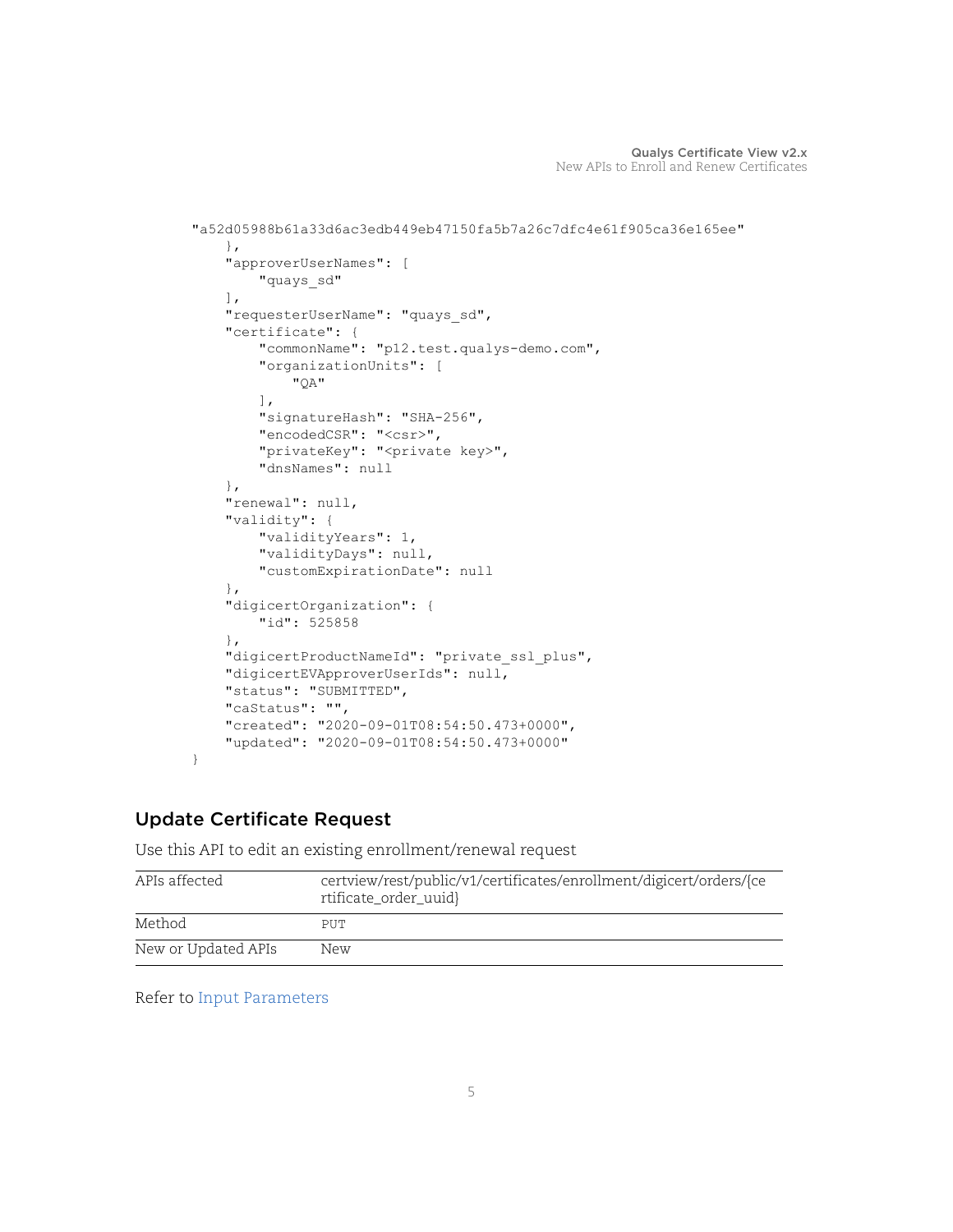#### Sample to Update Certificate Request

#### API request:

```
curl -X PUT 
"https://gateway.qg1.apps.qualys.com/certview/v1/certificates/digicert/or
ders/cb95d100-ec30-11ea-920d-eb66140967e3" -H "Accept: application/json" 
-H "Content-Type: application/json" -d '{ "approverUserNames": [ 
"quays_sd" ], "certificate": { "commonName": "p12.test.qualys-demo.com", 
"csr": { "autoGenerateCSR": true }, "organizationUnits": [ "QA" ], 
"signatureHash": "SHA-256" }, "comment": "Updated api test comment", 
"digicertOrganizationId": 525858, "digicertProductNameId": 
"private ssl plus", "intermediateCA": { "certhash":
"a52d05988b61a33d6ac3edb449eb47150fa5b7a26c7dfc4e61f905ca36e165ee" }, 
"validity": { "validityYears": 1 } }' -H "Authorization: Bearer <jwt 
token>"
```
#### Response:

```
{
     "uuid": "cb95d100-ec30-11ea-920d-eb66140967e3",
     "intermediateCA": {
         "name": "DigiCert Test SHA2 Intermediate CA-1",
         "certhash": 
"a52d05988b61a33d6ac3edb449eb47150fa5b7a26c7dfc4e61f905ca36e165ee"
     },
     "approverUserNames": [
         "quays_sd"
     ],
     "requesterUserName": "quays_sd",
     "certificate": {
         "commonName": "p12.test.qualys-demo.com",
         "organizationUnits": [
              "QA"
        \frac{1}{2},
         "signatureHash": "SHA-256",
         "encodedCSR": "<csr>",
         "privateKey": "<private key>",
         "dnsNames": null
     },
     "renewal": null,
     "validity": {
         "validityYears": 1,
         "validityDays": null,
         "customExpirationDate": null
     },
     "digicertOrganization": {
         "id": 525858
     },
    "digicertProductNameId": "private ssl plus",
```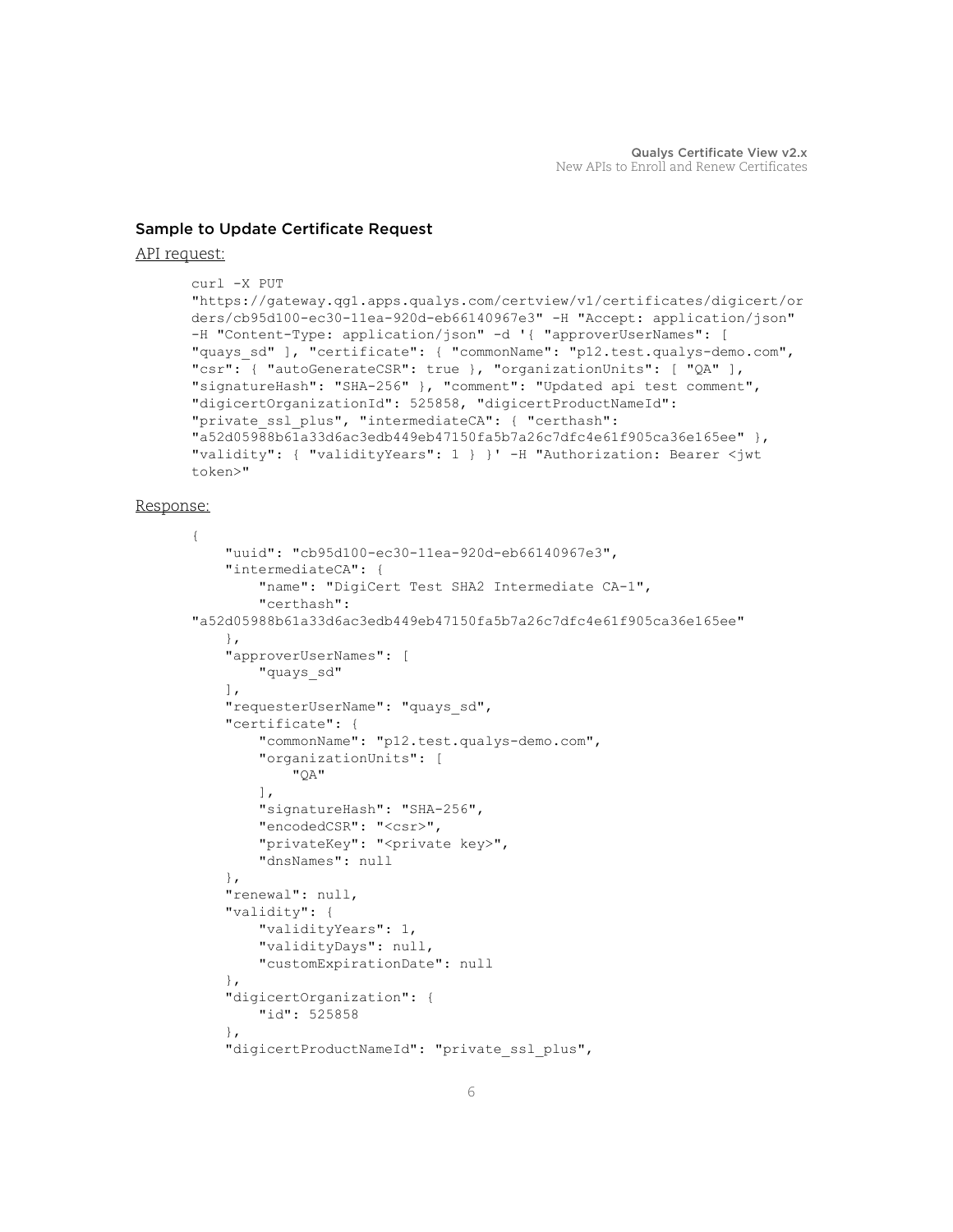```
 "digicertEVApproverUserIds": null,
     "status": "SUBMITTED",
     "caStatus": "",
     "created": "2020-09-01T08:54:50.473+0000",
     "updated": "2020-09-01T08:58:58.138+0000"
}
```
# <span id="page-6-0"></span>Update Status of Certificate Request

Use this API to approve, reject, or cancel an existing enrollment/renewal request

| APIs affected       | certview/rest/public/v1/certificates/enrollment/digicert/orders/{ce<br>rtificate_order_uuid}/status |
|---------------------|-----------------------------------------------------------------------------------------------------|
| Method              | PUT                                                                                                 |
| New or Updated APIs | New                                                                                                 |

#### Input Parameters

Input parameters for Status update API

| status (string)  | (Required) Provide one of the following: APPROVED,<br>CANCELLED, REJECTED<br>Make sure:<br>- Only one of approvers, pki or manager can approve, reject or<br>cancel<br>- Once approved request can not rejected or canceled |
|------------------|-----------------------------------------------------------------------------------------------------------------------------------------------------------------------------------------------------------------------------|
| comment (string) | (Required) Comments about status change.                                                                                                                                                                                    |

#### Sample to Update Status of Certificate Request

#### API request:

```
curl -X PUT 
"https://gateway.qg1.apps.qualys.com/certview/v1/certificates/digicert/or
ders/cb95d100-ec30-11ea-920d-eb66140967e3/status" -H "Accept: 
application/json" -H "Content-Type: application/json" -d '{
"comment": "API request Cancelled",
"status": "CANCELLED"
}' -H "Authorization: Bearer <jwt token>"
```
#### Response:

No Content Response Code: 204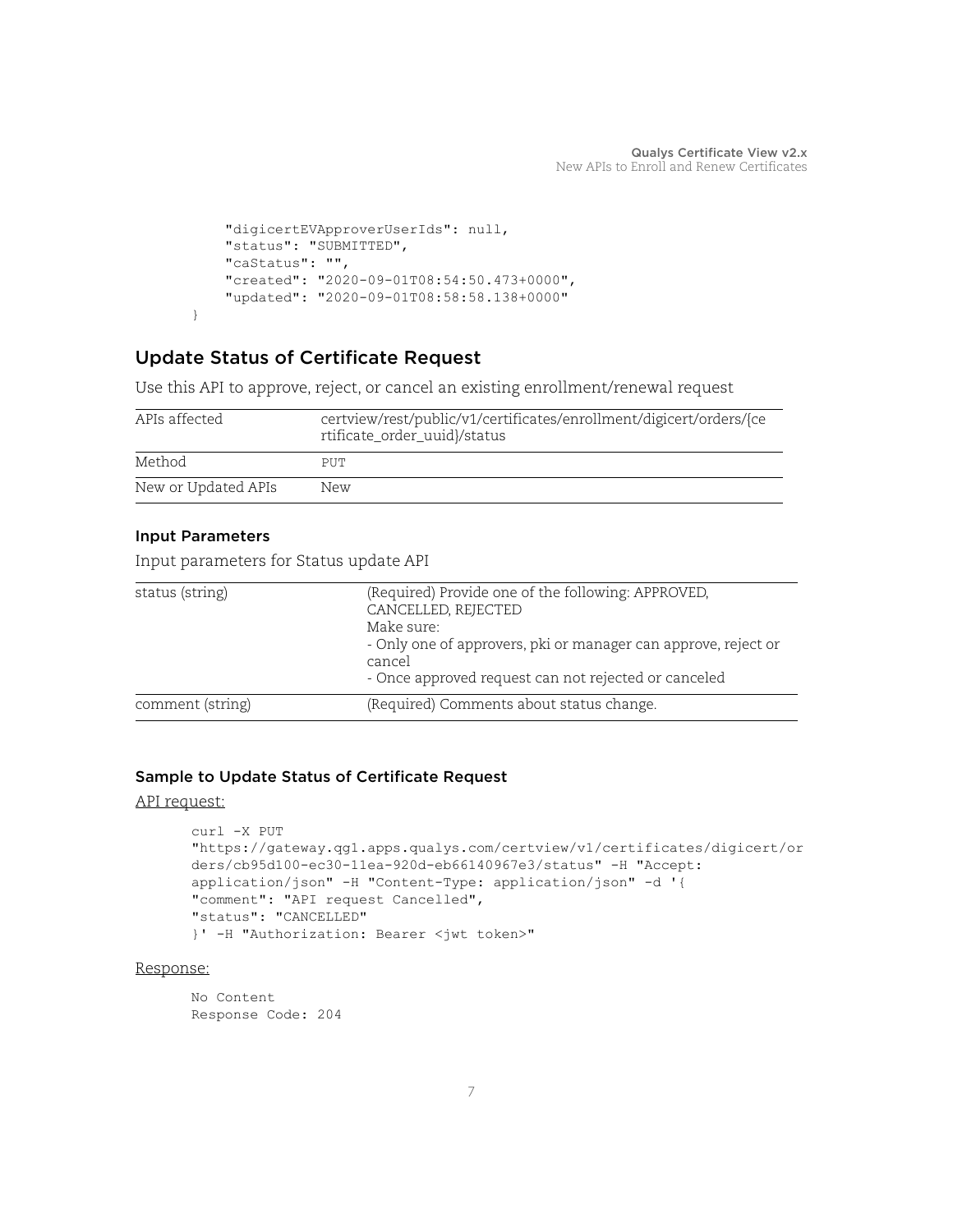# <span id="page-7-0"></span>View Certificate Request

Use this API to get details for specified request

| APIs affected       | certview/rest/public/v1/certificates/enrollment/digicert/orders/{ce<br>rtificate_order_uuid} |
|---------------------|----------------------------------------------------------------------------------------------|
| Method              | GET                                                                                          |
| New or Updated APIs | New                                                                                          |

# Input Parameters

Input parameters for View certificate request API

| uuid (string)              | (Required) UUID of the certificate                                                                                                                                                                                                                   |
|----------------------------|------------------------------------------------------------------------------------------------------------------------------------------------------------------------------------------------------------------------------------------------------|
| approverUserNames (array)  | (Required) Array of valid user names. User roles must be<br>manager, PKI admin or approvers.                                                                                                                                                         |
| requesterUserName (string) | Requester user name                                                                                                                                                                                                                                  |
| intermediateCA (object)    | (Required) Intermediate Certificate Authority information.<br>Make sure:<br>- At least one of the params certhash, commonName or<br>serialNumber is required.<br>- CA is DigiCert's public intermediate CA<br>- CA is configured with CA api key     |
| certhash (string)          | (Optional) Secure hash of the certificate                                                                                                                                                                                                            |
| commonName (string)        | (Optional) Fully qualified domain name of the Web server that<br>will receive the certificate                                                                                                                                                        |
| serialNumber (string)      | (Optional) A short, unique identifier for each certificate<br>generated by the certificate issuer                                                                                                                                                    |
| certificate (object)       | (Required)                                                                                                                                                                                                                                           |
| commonName (string)        | (Required) Provide a wildcard character if the product name is<br>of wildcard type.                                                                                                                                                                  |
| csr (object)               | (Required) Certificate Signing Request Information                                                                                                                                                                                                   |
| autoGenerateCSR (boolean)  | (Optional) If this flag is set to True then Qualys will generate<br>csr value and return private key info in the response of the<br>api. If this field is set to True then encoded_csr field can not be<br>set By default the value is set to False. |
| encodedCSR (string)        | (Optional) A valid Encoded Certificate Signing Request                                                                                                                                                                                               |
| organizationUnits (array)  | (Optional) provide value for the OU field for the certificate.                                                                                                                                                                                       |
| signatureHash (string)     | Required) Certificate's signing algorithm hash. Accepted<br>values: SHA-256, SHA-384, SHA-512                                                                                                                                                        |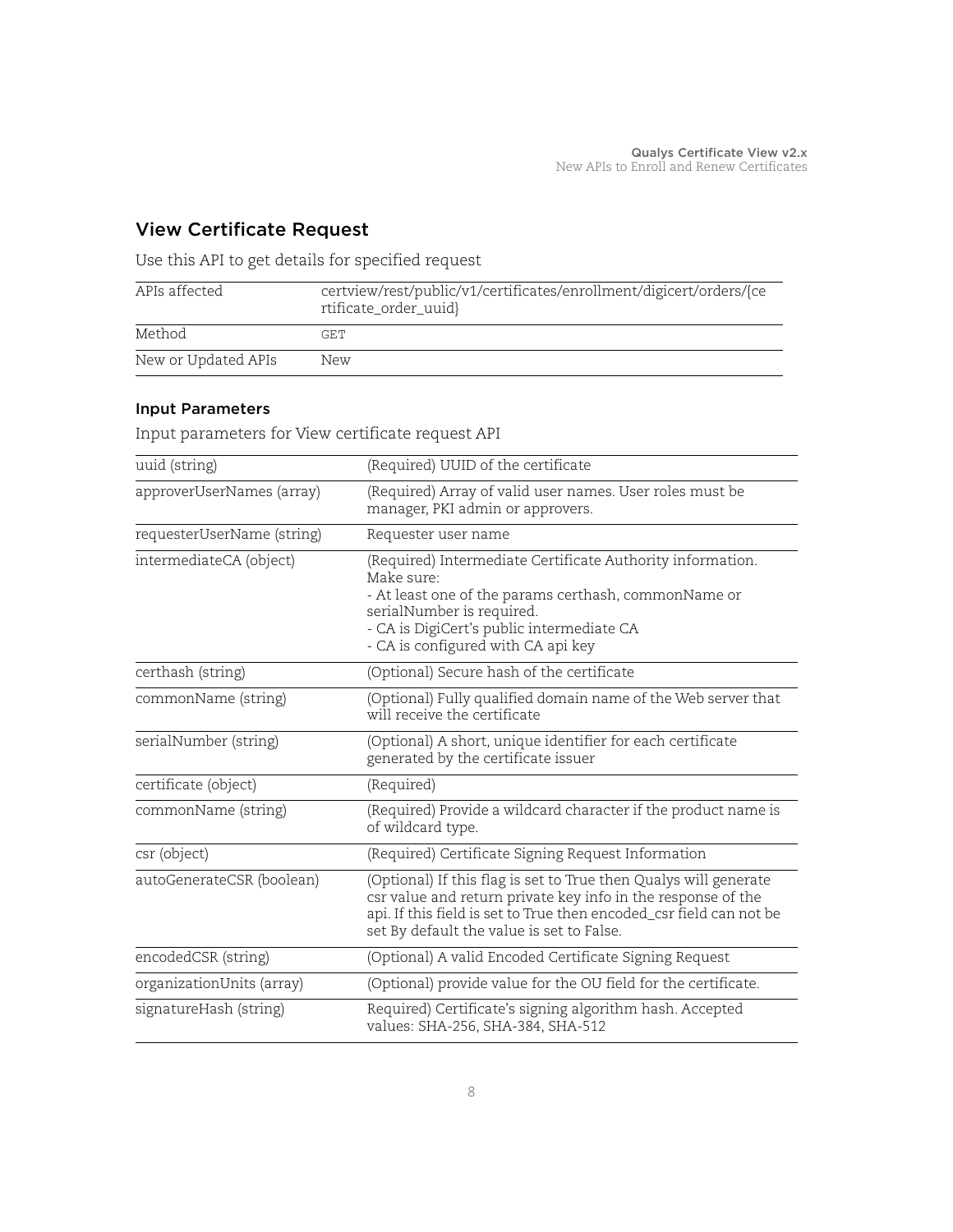| renewal (object)                     | (Optional) Required for certificate renewal request.                                                                                                                                                                                        |
|--------------------------------------|---------------------------------------------------------------------------------------------------------------------------------------------------------------------------------------------------------------------------------------------|
| digicertPreviousOrderId<br>(integer) | (Required) If the request is a renewal of a previous request<br>then add the previous request id.                                                                                                                                           |
| renewalOfCertificate (string)        | (Required) Provide certhash of the old certificate for which<br>this renewal request is required.<br>Make sure:<br>- certificate is in customer's account<br>- certificate is leaf certificate<br>- certificate is not in IN_RENEWAL status |
| validity (object)                    | (Required) Provide any one of the following values:<br>customExpirationDate, validityYears and validityDays params<br>Make sure only one value is provided in a request.                                                                    |
| customExpirationDate (date)          | (Optional) Expiry date of the certificate.                                                                                                                                                                                                  |
| validity Years (integer)             | (Optional) Number of years that the certificate is valid.                                                                                                                                                                                   |
| validityDays (integer)               | (Optional) Number of days that the certificate is valid.                                                                                                                                                                                    |
| digicertOrganizationId<br>(integer)  | (Required) Get organization id using List DigiCert<br>Organizations API                                                                                                                                                                     |
| digicertProductNameId<br>(integer)   | (Required) Get product name id using List DigiCert Products<br>API                                                                                                                                                                          |
| digicertEVApproverUserIds<br>(array) | (Optional) Required when product name is of EV type. Get EV<br>Approvers user id using List Digicert EV Approvers API                                                                                                                       |
| status (string)                      | (Optional) Provide any of the following values: CANCELLED,<br>APPROVED, SUBMITTED, ISSUED                                                                                                                                                   |
| caStatus (string)                    | (Optional) Status from the Certificate Authority                                                                                                                                                                                            |
| created (date)                       | (Optional) Date the request was created                                                                                                                                                                                                     |
| updated (date)                       | (Optionsl) Date the request was updated                                                                                                                                                                                                     |

## Sample to View Certificate Request

API request:

```
curl -X GET 
"https://gateway.qg1.apps.qualys.com/certview/v1/certificates/digicert/or
ders/cb95d100-ec30-11ea-920d-eb66140967e3" -H "Accept: application/json" 
-H "Content-Type: application/json" -H "Authorization: Bearer <jwt token>"
```
#### Response:

```
{
     "uuid": "cb95d100-ec30-11ea-920d-eb66140967e3",
     "intermediateCA": {
         "name": "DigiCert Test SHA2 Intermediate CA-1",
```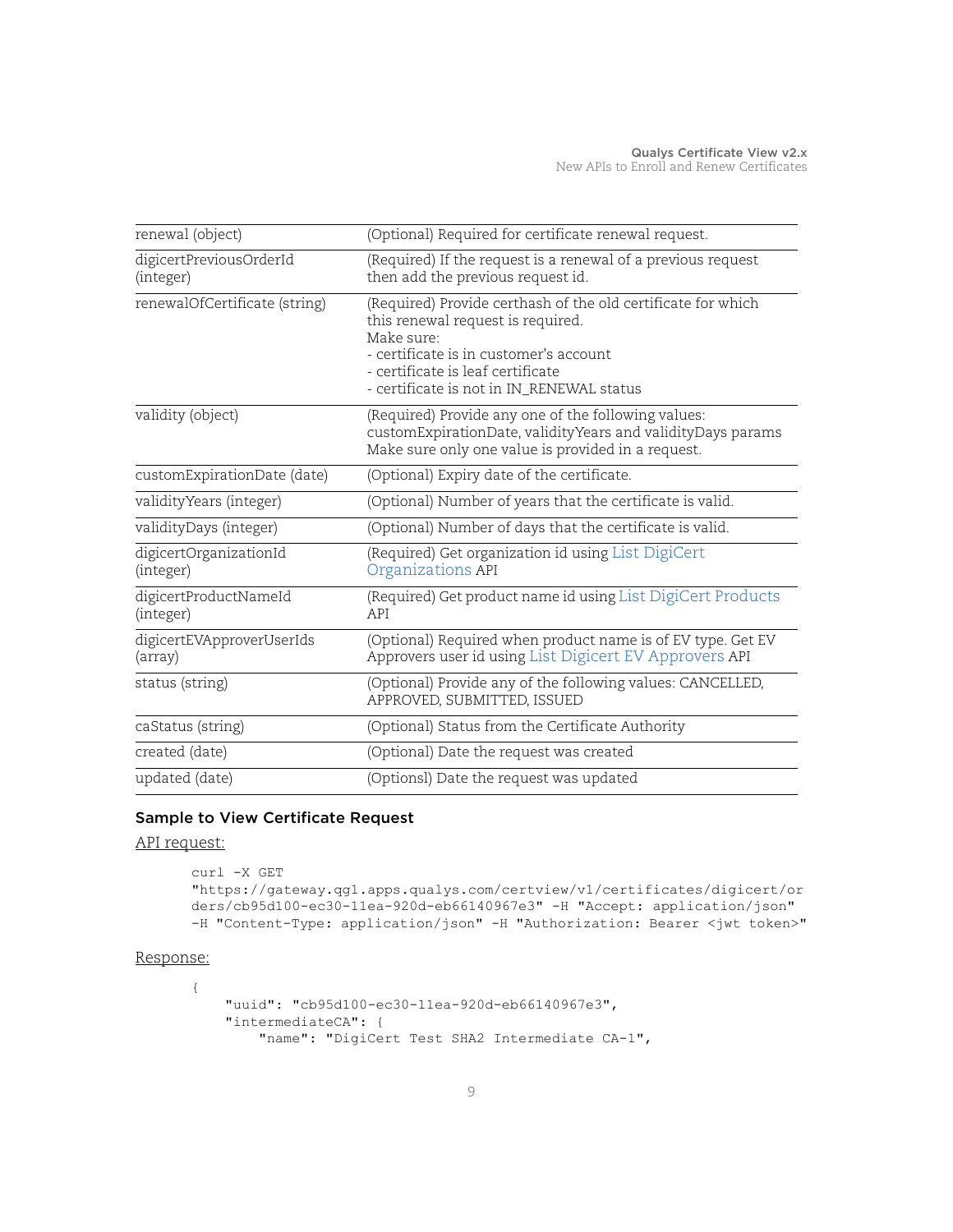```
 "certhash": 
"a52d05988b61a33d6ac3edb449eb47150fa5b7a26c7dfc4e61f905ca36e165ee"
     },
     "approverUserNames": [
         "quays_sd"
    \frac{1}{2} "requesterUserName": "quays_sd",
     "certificate": {
         "commonName": "p12.test.qualys-demo.com",
         "organizationUnits": [
              "QA"
        \frac{1}{2} "signatureHash": "SHA-256",
         "encodedCSR": "<csr>",
         "privateKey": null,
         "dnsNames": null
     },
     "renewal": null,
     "validity": {
         "validityYears": 1,
         "validityDays": null,
         "customExpirationDate": null
     },
     "digicertOrganization": {
         "id": 525858
     },
     "digicertProductNameId": "private_ssl_plus",
     "digicertEVApproverUserIds": null,
     "status": "SUBMITTED",
     "caStatus": "",
     "created": "2020-09-01T08:54:50.473+0000",
     "updated": "2020-09-01T08:58:58.138+0000"
}
```
# <span id="page-9-0"></span>List DigiCert Organizations

Use this API to list Organizations registered with DigiCert

| APIs affected       | certview/rest/public/v1/certificates/enrollment/digicert/organizati<br>ons |
|---------------------|----------------------------------------------------------------------------|
| Method              | POST                                                                       |
| New or Updated APIs | New                                                                        |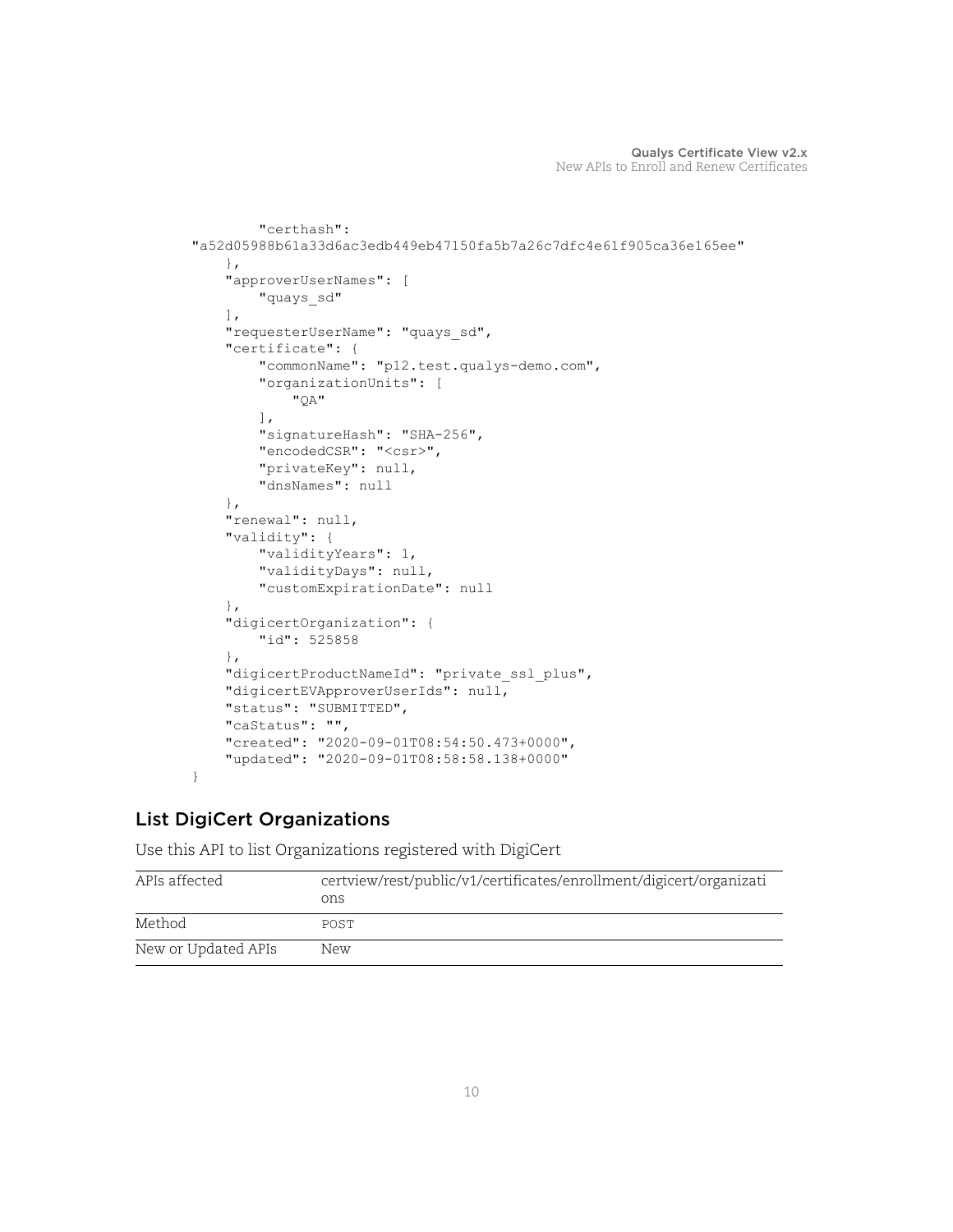### <span id="page-10-1"></span>Input Parameters

Input parameters for DigiCert APIs. It is required to provide at least one of the params certhash, commonName or serialNumber.

| certhash (string)     | (Optional) Secure hash of the certificate                                                         |
|-----------------------|---------------------------------------------------------------------------------------------------|
| commonName (string)   | (Optional) Fully qualified domain name of the Web server that<br>will receive the certificate     |
| serialNumber (string) | (Optional) A short, unique identifier for each certificate<br>generated by the certificate issuer |

## Sample to List DigiCert Organizations

API request:

```
curl -X POST 
"https://gateway.qg1.apps.qualys.com/certview/v1/certificates/digicert/or
ganizations" -H "Accept: application/json" -H "Content-Type: 
application/json" -d '{
"certhash": 
"a52d05988b61a33d6ac3edb449eb47150fa5b7a26c7dfc4e61f905ca36e165ee"
}' -H "Authorization: Bearer <jwt token>"
```
#### Response:

```
{
     "organizations": [
\overline{\mathcal{A}} "id": 525858,
               "status": "active",
               "name": "Qualys, Inc",
               "assumedName": null,
               "displayName": "Qualys, Inc",
               "active": true
          }
     ]
}
```
# <span id="page-10-0"></span>List DigiCert Products

Use this API to list DigiCert products for your account

| APIs affected       | certview/rest/public/v1/certificates/enrollment/digicert/products |
|---------------------|-------------------------------------------------------------------|
| Method              | POST                                                              |
| New or Updated APIs | New                                                               |

## Refer to [Input Parameters](#page-10-1)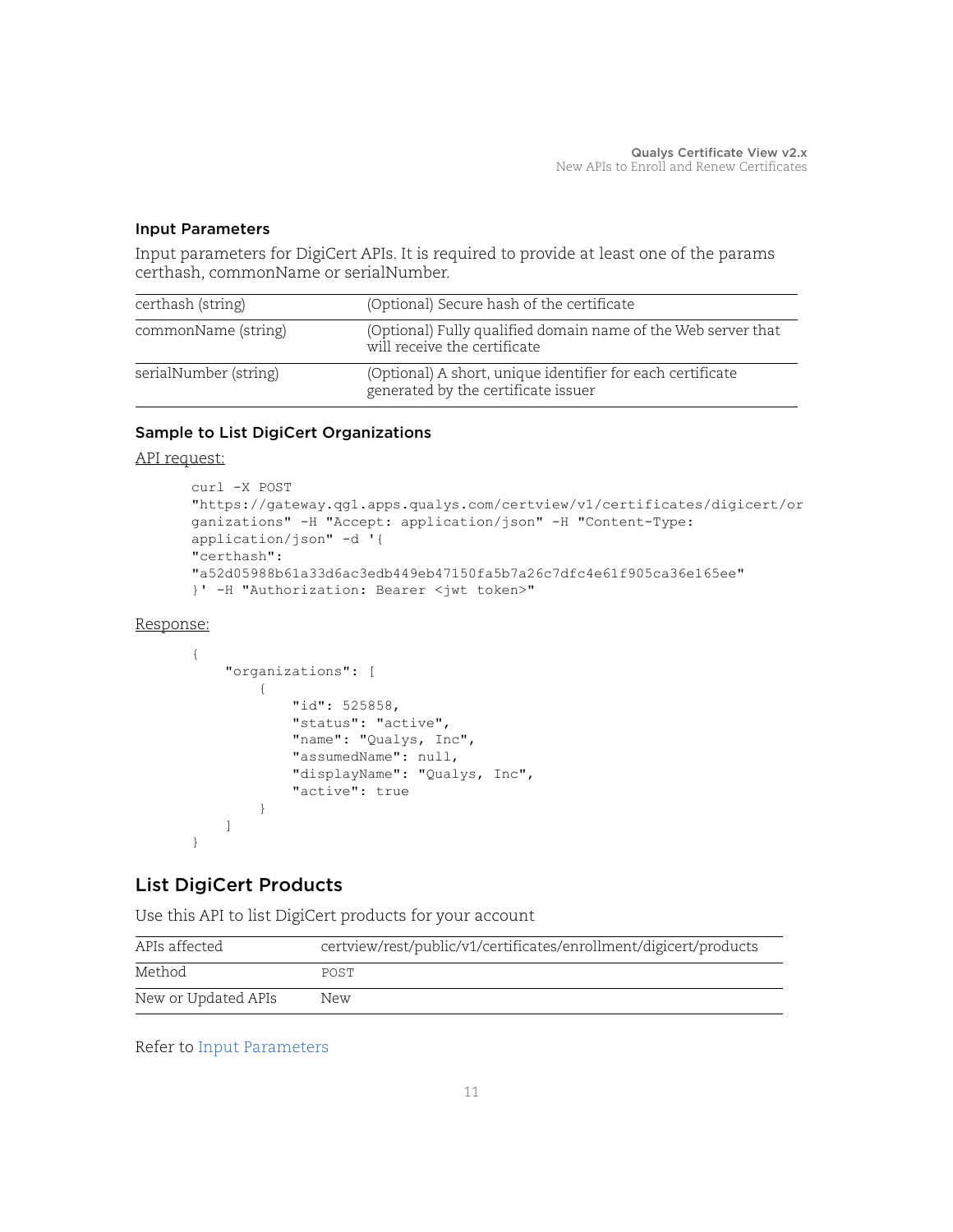### Sample to List DigiCert Products

#### API request:

```
curl -X POST 
"https://gateway.qg1.apps.qualys.com/certview/v1/certificates/digicert/pr
oducts" -H "Accept: application/json" -H "Content-Type: application/json" 
-d '{
"certhash": 
"a52d05988b61a33d6ac3edb449eb47150fa5b7a26c7dfc4e61f905ca36e165ee"
}' -H "Authorization: Bearer <jwt token>"
```
Response:

```
{
     "products": [
\overline{\mathcal{A}} "groupName": "securesite_ssl_certificate",
             "nameId": "ssl ev securesite",
              "name": "Secure Site EV SSL",
              "type": "ssl_certificate",
              "sslCertificateType": null
          },
\overline{\mathcal{A}} "groupName": "securesite_ssl_certificate",
             "nameId": "ssl ev securesite multi domain",
              "name": "Secure Site EV Multi-Domain SSL",
              "type": "ssl_certificate",
              "sslCertificateType": null
          }
     ]
}
```
# <span id="page-11-0"></span>List Digicert EV Approvers

Use this API to list EV approvers registered with DigiCert

| APIs affected       | certview/rest/public/v1/certificates/enrollment/digicert/evApprov<br>ers |  |
|---------------------|--------------------------------------------------------------------------|--|
| Method              | POST                                                                     |  |
| New or Updated APIs | New                                                                      |  |

Refer to [Input Parameters](#page-10-1)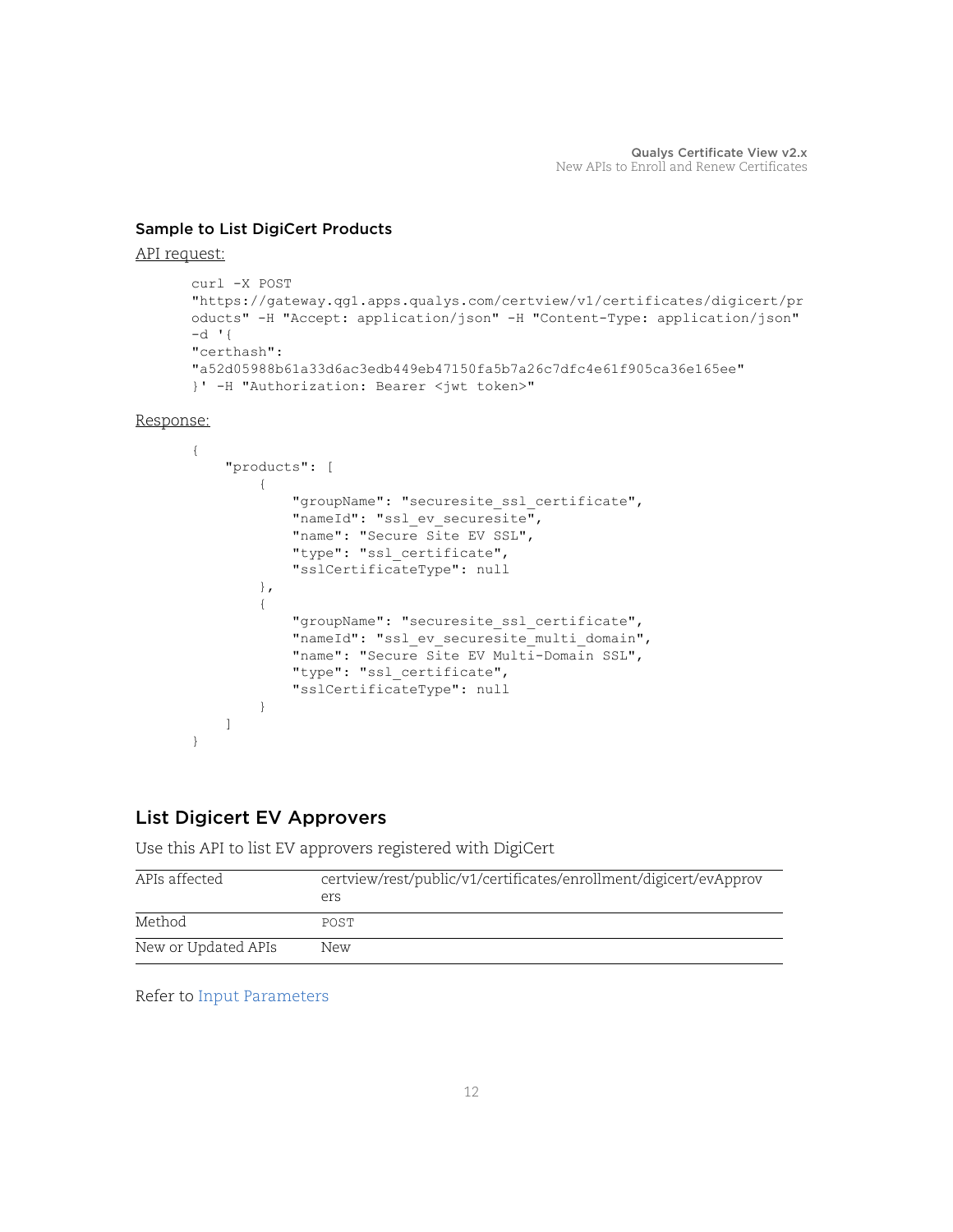### Sample to List DigiCert Products

#### API request:

```
curl -X POST 
"https://gateway.qg1.apps.qualys.com/certview/v1/certificates/digicert/ev
Approvers" -H "Accept: application/json" -H "Content-Type: 
application/json" -d '{
"certhash": 
"a52d05988b61a33d6ac3edb449eb47150fa5b7a26c7dfc4e61f905ca36e165ee"
}' -H "Authorization: Bearer <jwt token>"
```
Response:

```
{
     "evApprovers": [
          {
              "userId": "1541521",
              "name": "John White",
              "firstName": "John",
              "lastName": "White"
          },
          {
              "userId": "1551253",
             "name": "Kelly Smith",
              "firstName": "Kelly",
              "lastName": "Smith"
         }
     ]
}
```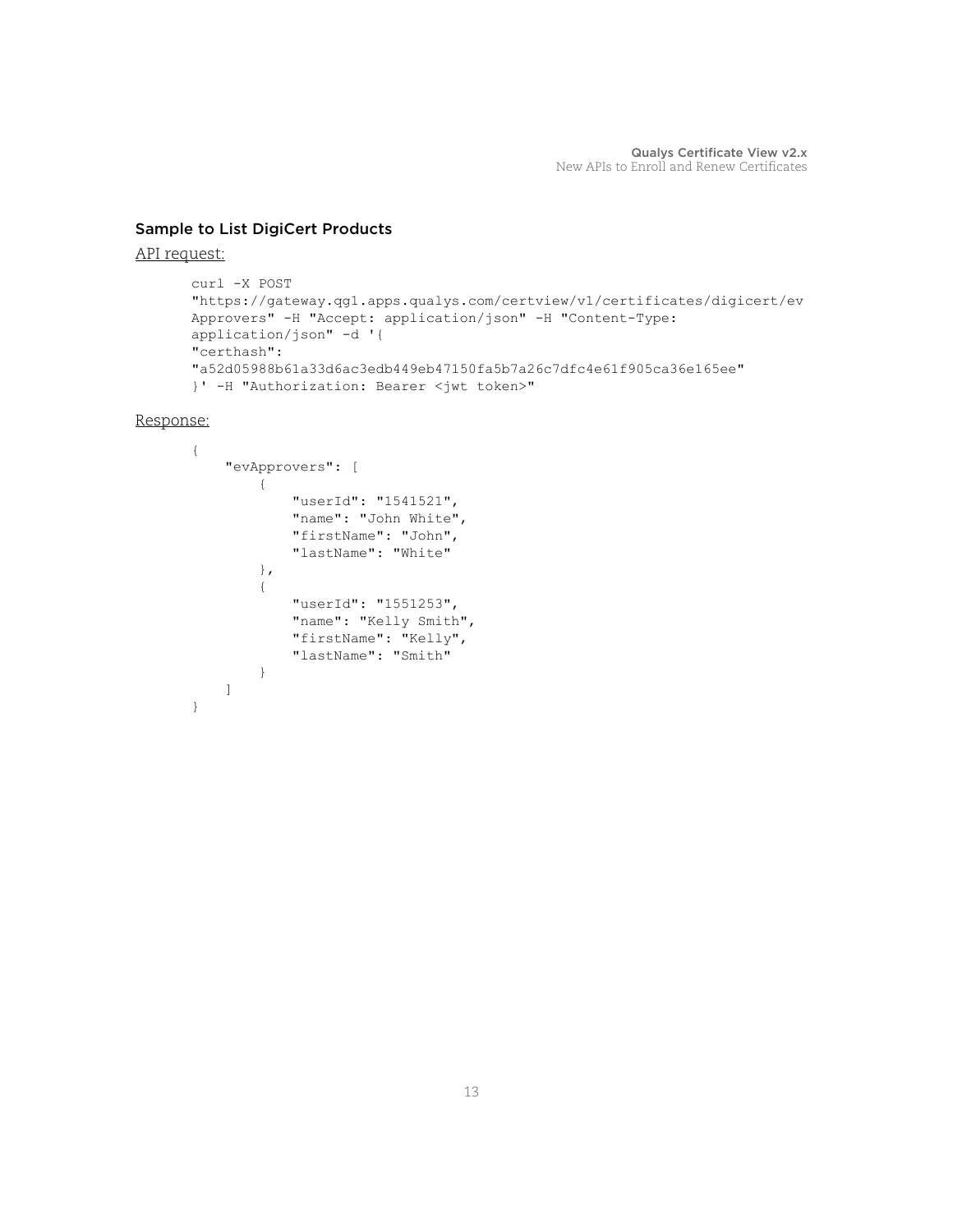# <span id="page-13-0"></span>New Error Codes

We have added new error codes to help you easily troubleshoot if you encounter any error.

Here's a list of Certificate View API error codes along with a description of what each code means. For an API request that had an error, you'll find the error code and text in the XML response.

| <b>HTTP</b><br><b>Status</b> | Error<br>Code | <b>Error Text</b>                                                    | Meaning                                                                                                                                                                                                   |
|------------------------------|---------------|----------------------------------------------------------------------|-----------------------------------------------------------------------------------------------------------------------------------------------------------------------------------------------------------|
| 400 Bad<br>Request           | 1903          | Missing required<br>parameter(s):                                    | The API request did not contain one or<br>more parameters which are required.                                                                                                                             |
| 400 Bad<br>Request           | 1904          | Please specify only one of<br>these parameters:                      | The API request contained 2 or more<br>parameters from a group from which at<br>most one may be specified.                                                                                                |
| 400 Bad<br>Request           | 1905          | parameter  has invalid<br>value                                      | The API request contained a valid<br>parameter specified with an invalid value.                                                                                                                           |
| 400 Bad<br>Request           | 1907          | The following combination<br>of key=value pairs is not<br>supported: | The API request contained an invalid or<br>unsupported combination of parameters.<br>Invalid value for following param.<br>autoGenerateCSR: true and encodedCSR is<br>not null.                           |
| 400 Bad<br>Request           | 140001        | Malformed json                                                       | The json request is not properly formed.                                                                                                                                                                  |
| 400 (Bad<br>Request)         | 140002        | Field is not editable                                                | The requested field can not be edited.                                                                                                                                                                    |
| 400 (Bad<br>Request)         | 140004        | Enrollment is not supported<br>for CA                                | Enrollment/renewal of certificates by the<br>specified CA is currently not supported.                                                                                                                     |
| 400 (Bad<br>Request)         | 140005        | API key is not configured                                            | Incorrect API details, please verify the API<br>key in the Configuration tab.                                                                                                                             |
| 400 (Bad<br>Request)         | 140006        | Invalid renewal certificate                                          | Renewal failed due to one of the following<br>reasons:                                                                                                                                                    |
|                              |               |                                                                      | - certificate not found in inventory<br>- certificate is not a leaf certificate<br>- certificate is already in the process of<br>being renewed<br>- certificate is not going to expire in next 60<br>days |
| 400 (Bad<br>Request)         | 140007        | Certificate order type is not<br>editable                            | Cannot change an enrollment request to<br>renewal request or vice versa                                                                                                                                   |